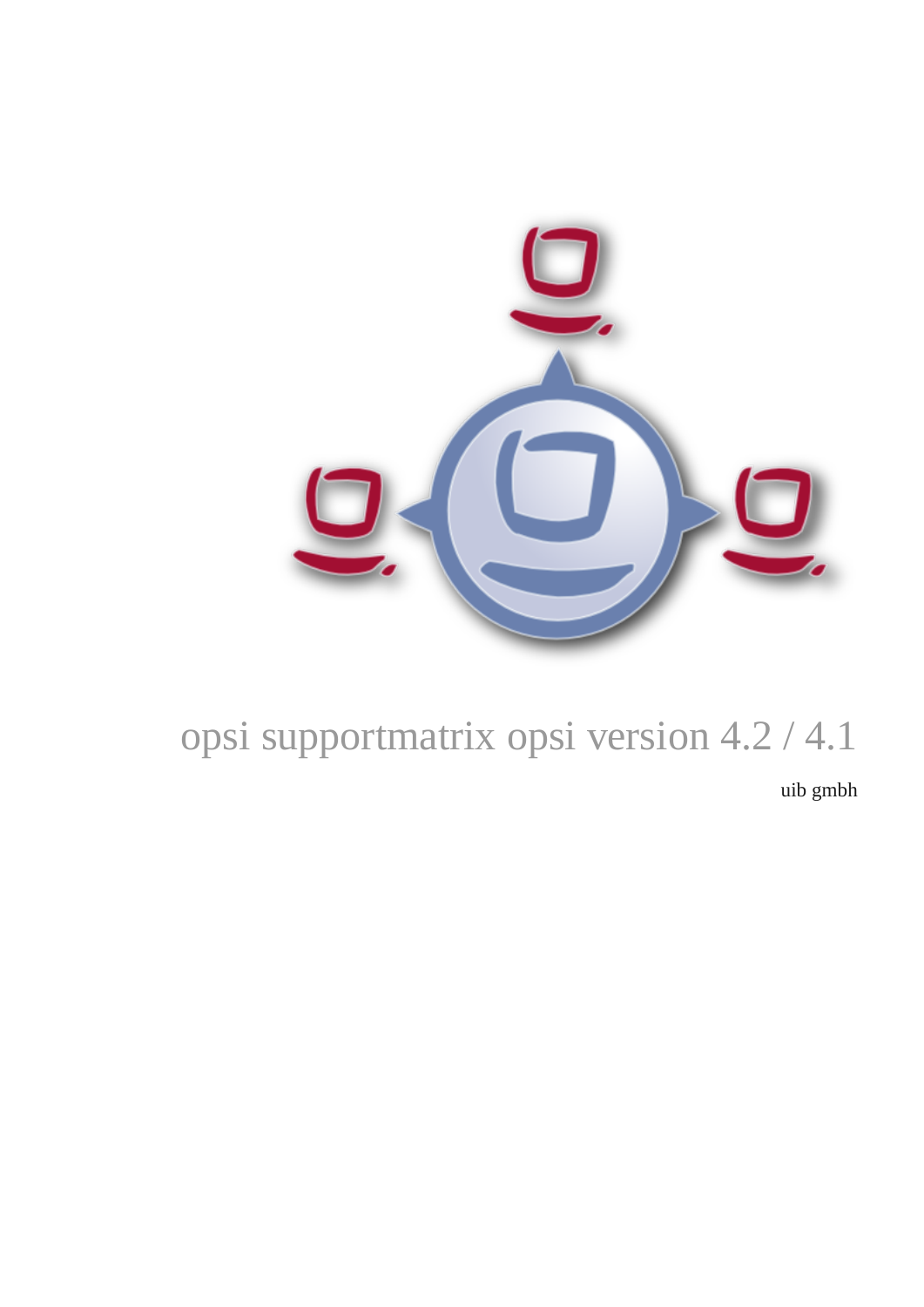## **Table of Contents**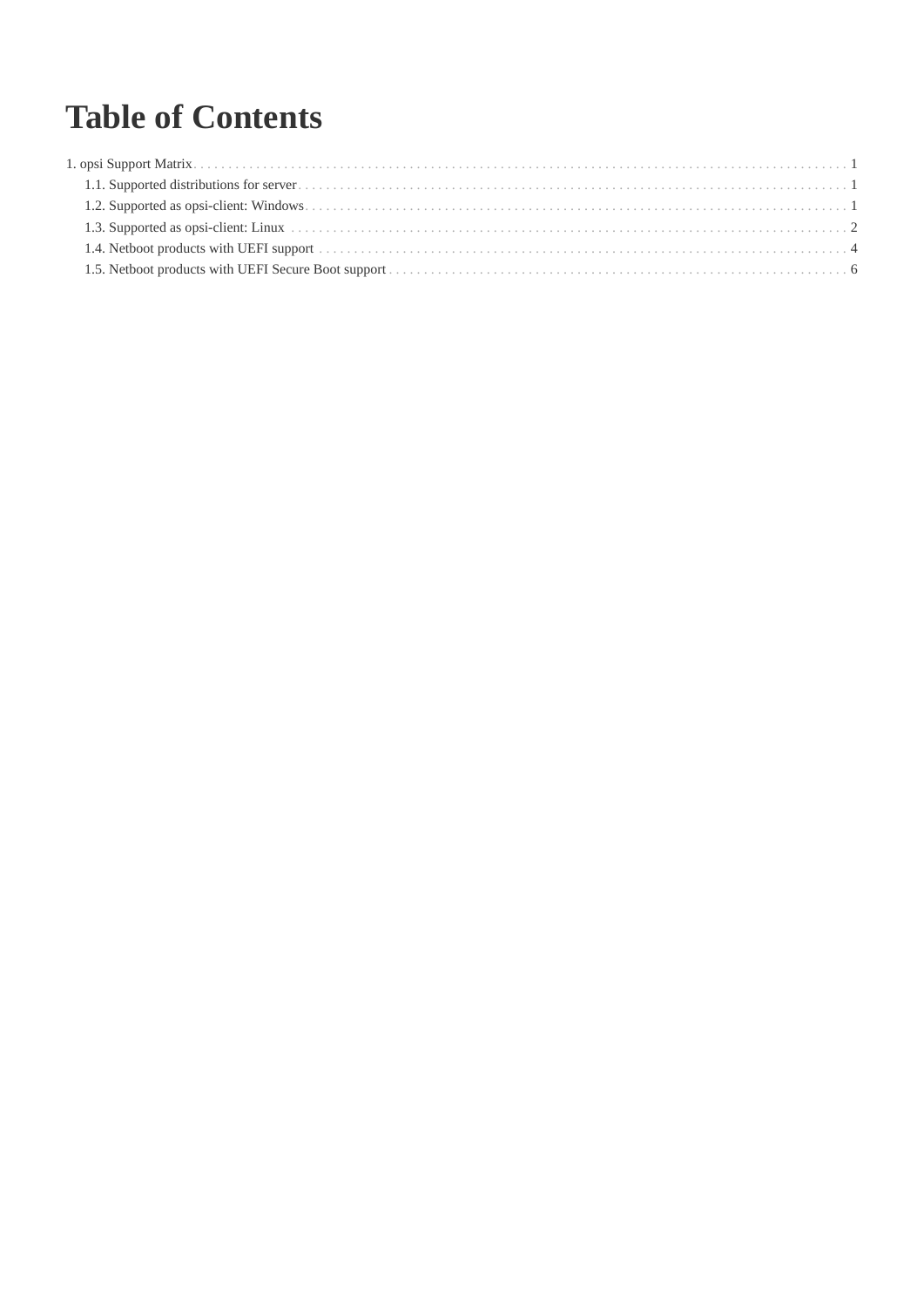## <span id="page-2-0"></span>**Chapter 1. opsi Support Matrix**

This is an overview about which platforms are supported to by opsi for running as a server or client.

## <span id="page-2-1"></span>**1.1. Supported distributions for server**

| Distribution                     | Opsi 4.2                  |
|----------------------------------|---------------------------|
| Debian 11 Bullseye               | $\checkmark$              |
| Debian 10 Buster                 | $\checkmark$              |
| Debian 9 Stretch                 | $\checkmark$              |
| Ubuntu 22.04 LTS Jammy Jellyfish | ✔                         |
| Ubuntu 20.04 LTS Focal Fossa     | $\checkmark$              |
| Ubuntu 18.04 LTS Bionic Beaver   | ✔                         |
| Ubuntu 16.04 LTS Xenial Xerus    | $\pmb{\times}$            |
| RHEL <sub>8</sub>                | $\checkmark$              |
| RHEL 7                           | $\boldsymbol{\mathsf{x}}$ |
| CentOS 8                         | $\triangle$               |
| CentOS <sub>7</sub>              | $\boldsymbol{\mathsf{x}}$ |
| Alma Linux 8                     | $\checkmark$              |
| Rocky Linux 8                    | $\checkmark$              |
| <b>SLES 15 SP1</b>               | $\checkmark$              |
| <b>SLES 15 SP2</b>               | $\checkmark$              |
| <b>SLES 15 SP3</b>               | ✔                         |
| SLES 12SP*                       | $\pmb{\times}$            |
| <b>SLES 12</b>                   | $\pmb{\times}$            |
| openSuse Leap 15-3               | $\checkmark$              |
| openSuse Leap 15-2               | $\blacktriangle$          |
| openSuse Leap 15-1               | $\blacktriangle$          |
| openSuse Leap 15                 | $\blacktriangle$          |
| <b>UCS 4.4</b>                   | ✔                         |
| <b>UCS 5.0</b>                   | $\blacktriangledown$      |

 $\blacktriangleright$ : Supported  $\blacktriangleright$ : Unsupported  $\lambda$ : Under development  $\Lambda$ : Discontinued

### <span id="page-2-2"></span>**1.2. Supported as opsi-client: Windows**

| Windows Version | Opsi 4.2 | Opsi 4.1 |
|-----------------|----------|----------|
| Windows 11      |          |          |
| Windows 2022    |          |          |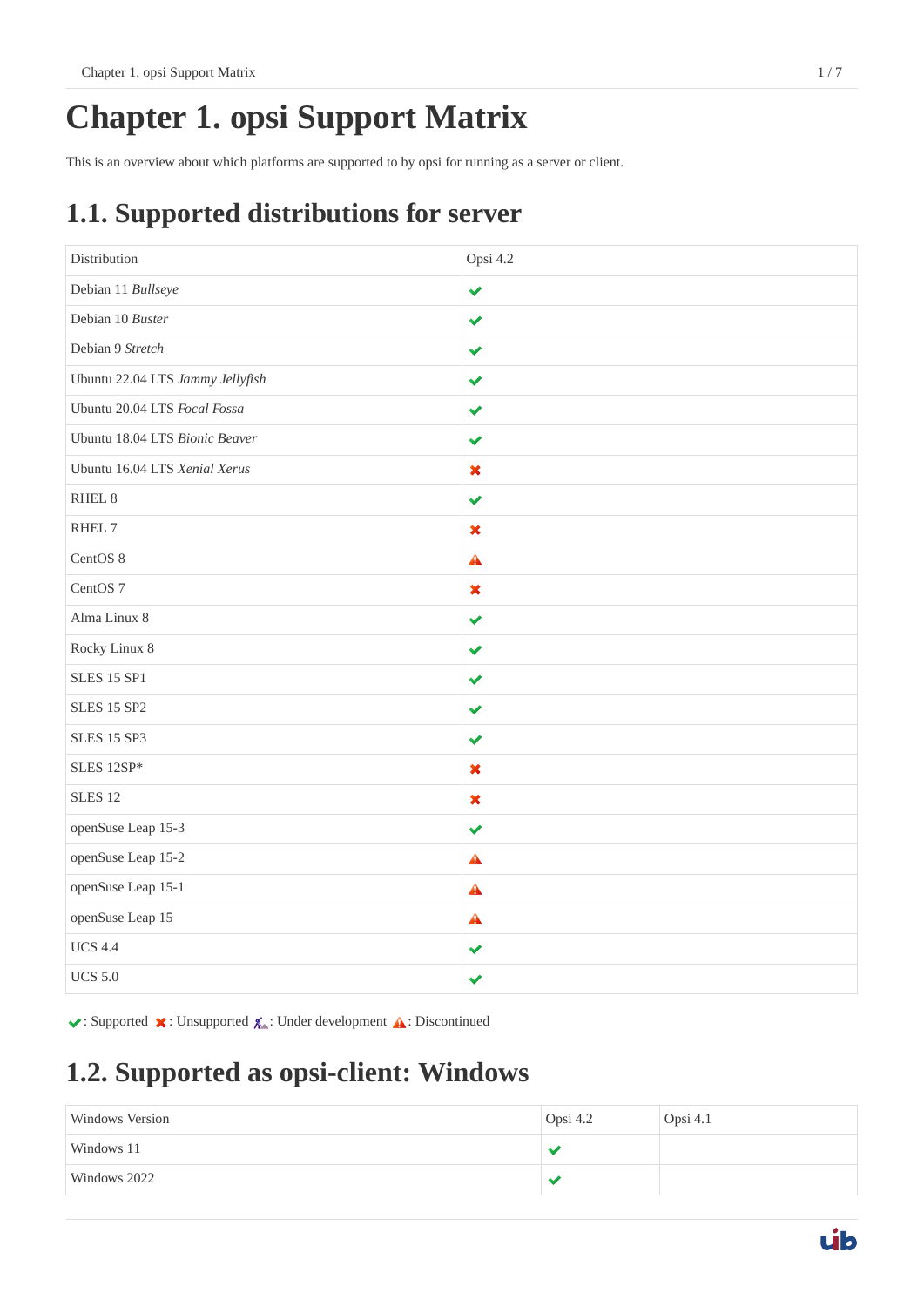| Windows 10      | $\checkmark$     | $\checkmark$         |
|-----------------|------------------|----------------------|
| Windows 2019    | $\checkmark$     | $\blacktriangledown$ |
| Windows 2016    | $\checkmark$     | $\checkmark$         |
| Windows 2012 R2 | $\checkmark$     | $\blacktriangledown$ |
| Windows 8.1     | $\checkmark$     | $\checkmark$         |
| Windows 2012    | $\checkmark$     | $\checkmark$         |
| Windows 8       | A                | A                    |
| Windows 2008 R2 | $\checkmark$     | $\checkmark$         |
| Windows 7       | $\checkmark$     | $\checkmark$         |
| Windows 2008    | A                | A                    |
| Windows Vista   | $\blacktriangle$ | $\blacktriangle$     |
| Windows 2003    | $\blacktriangle$ | $\blacktriangle$     |
| Windows XP      | $\blacktriangle$ | A                    |
| Windows 2000    | ▲                | A                    |

 $\blacktriangleright$ : Supported  $\blacktriangleright$ : Unsupported  $\triangle$ : Under development  $\triangle$ : Discontinued

### <span id="page-3-0"></span>**1.3. Supported as opsi-client: Linux**

*Table 1. Supported Linux OS as Client in opsi 4.2 and 4.1 / Unterstützte Linux-OS als Client in opsi 4.2 und 4.1*

| Distribution            | $OS-$<br>Installation | netboot products    | client-agent         | opsiclientd          |
|-------------------------|-----------------------|---------------------|----------------------|----------------------|
| Debian 11 Bullseye      | $\checkmark$          | debian, debian11    | $\blacktriangledown$ | $\checkmark$         |
| Debian 10 Buster        | $\checkmark$          | debian, debian10    | $\checkmark$         | $\checkmark$         |
| Debian 9 Stretch        | $\checkmark$          | debian, debian9     | $\blacktriangledown$ | $\blacktriangledown$ |
| Debian 8 Jessie         | $\blacktriangle$      | debian, debian8     | A                    | A                    |
| Ubuntu Bionic 20.04 LTS | $\checkmark$          | ubuntu, ubuntu20-04 | $\checkmark$         | $\checkmark$         |
| Ubuntu Bionic 18.04 LTS | $\checkmark$          | ubuntu, ubuntu18-04 | $\blacktriangledown$ | $\checkmark$         |
| Ubuntu Xenial 16.04 LTS | Â                     | ubuntu, ubuntu16-04 | A                    | A                    |
| Ubuntu Trusty 14.04 LTS | A                     | ubuntu, ubunt14-04  | A                    | A                    |
| Linux Mint 20-3         | $\checkmark$          | $mint20-3$          | $\checkmark$         | $\blacktriangledown$ |
| Linux Mint 20-2         | $\blacktriangledown$  | $mint20-2$          | $\checkmark$         | $\blacktriangledown$ |
| Linux mint 20-1         | ✔                     | $min20-1$           | $\checkmark$         | $\blacktriangledown$ |
| RHEL <sub>8</sub>       | ✔                     | rhel8               | $\checkmark$         | ✔                    |
| RHEL 7                  | $\checkmark$          | rhel70              | $\checkmark$         | $\checkmark$         |
| RHEL 6                  | A                     |                     |                      |                      |
| Alma Linux 8            | ✔                     | alma <sub>8</sub>   | $\checkmark$         | ✔                    |
| Rocky Linux 8           | ✔                     | rocky8              | $\checkmark$         | ✔                    |
| CentOS 8                | A                     | centos8             | A                    | A                    |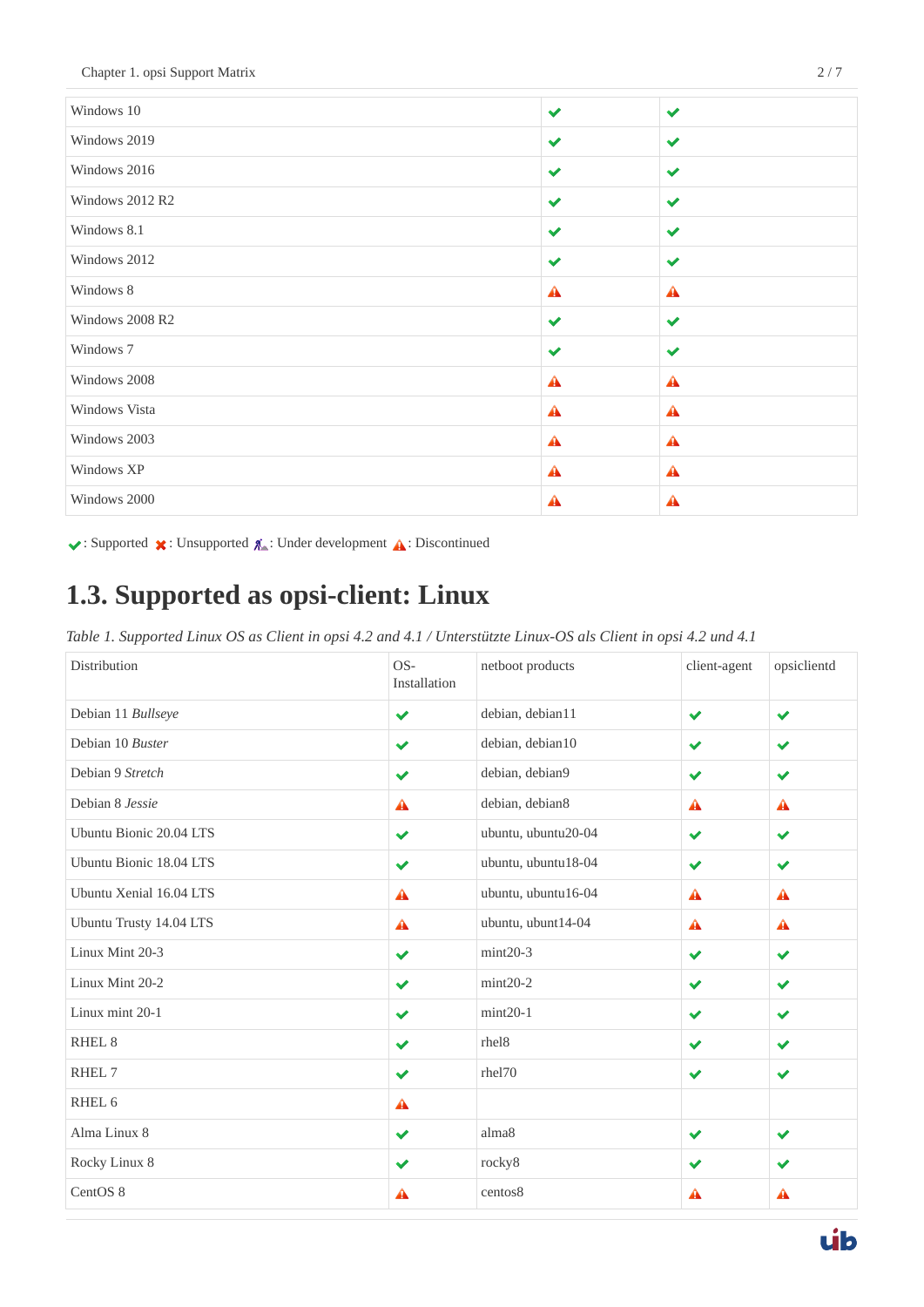| CentOS <sub>7</sub> | $\checkmark$     | centos70      | $\checkmark$         | $\checkmark$         |
|---------------------|------------------|---------------|----------------------|----------------------|
| CentOS <sub>6</sub> | $\blacktriangle$ |               |                      |                      |
| <b>SLES 15 SP3</b>  | $\checkmark$     | sles15sp3     | $\blacktriangledown$ | $\blacktriangledown$ |
| <b>SLES 15 SP2</b>  | $\checkmark$     | sles15sp2     | $\blacktriangledown$ | $\checkmark$         |
| <b>SLES 15 SP1</b>  | $\checkmark$     | sles15sp1     | $\blacktriangledown$ | $\checkmark$         |
| <b>SLES 12 SP5</b>  | $\checkmark$     | sles12sp5     | $\checkmark$         | $\checkmark$         |
| <b>SLES 12 SP4</b>  | $\checkmark$     | sles12sp4     | $\blacktriangledown$ | $\checkmark$         |
| <b>SLES 12 SP3</b>  | $\checkmark$     | sles12sp3     | $\checkmark$         | $\checkmark$         |
| <b>SLES 12 SP2</b>  | $\blacktriangle$ | sles12sp2     | $\blacktriangle$     | $\blacktriangle$     |
| <b>SLES 12 SP1</b>  | $\mathbf{A}$     | sles12sp1     | A                    | $\blacktriangle$     |
| SLES <sub>12</sub>  | $\blacktriangle$ | sles12        | $\blacktriangle$     | $\blacktriangle$     |
| openSuse Leap 15.3  | $\checkmark$     | opensuse115-3 | $\checkmark$         | ✔                    |
| openSuse Leap 15.2  | $\checkmark$     | opensuse115-2 | $\checkmark$         | $\checkmark$         |
| openSuse Leap 15.1  | $\triangle$      | opensusel15-1 | $\blacktriangledown$ | $\checkmark$         |
| openSuse Leap 15.0  | $\blacktriangle$ | opensusel15   | Â                    | $\blacktriangle$     |
| openSuse Leap 42.3  | $\mathbf{A}$     | opensusel42-2 | $\blacktriangle$     | A                    |
| openSuse Leap 42.2  | $\mathbf{A}$     | opensusel42-2 | $\blacktriangle$     | $\blacktriangle$     |
| openSuse Leap 42.1  | $\blacktriangle$ | opensusel42-1 | $\blacktriangle$     | $\blacktriangle$     |
| <b>UCS 5.0</b>      | $\checkmark$     | ucs50         | $\blacktriangledown$ | $\checkmark$         |
| <b>UCS 4.4</b>      | $\checkmark$     | ucs44         | $\blacktriangledown$ | $\checkmark$         |
| <b>UCS 4.3</b>      | A                | ucs43         | ✔                    | ✔                    |

 $\blacktriangleright$ : Supported  $\blacktriangleright$ : Unsupported  $\mathcal{R}_\blacktriangleright$ : Under Development  $\blacktriangle$ : Discontinued

*Table 2. Linux netboot products and the used installer type in opsi 4.2 and 4.1 / Linux Netboot-Produkte nach Installer-Typ in opsi 4.2 und 4.1*

| Netbootproduct | Installer    | State                | Remark             |
|----------------|--------------|----------------------|--------------------|
| debian         | opsi         | $\checkmark$         | stretch - bullseye |
| debian11       | distribution | $\checkmark$         |                    |
| debian10       | distribution | $\blacktriangledown$ |                    |
| debian9        | distribution | $\blacktriangledown$ |                    |
| debian8        | distribution | $\blacktriangle$     |                    |
| debian7        | distribution | $\blacktriangle$     |                    |
| ubuntu         | opsi         | $\checkmark$         | trusty - jammy     |
| ubuntu22-04    | distribution | $\blacktriangledown$ |                    |
| ubuntu20-04    | distribution | $\blacktriangledown$ |                    |
| $ubuntu18-04$  | distribution | $\blacktriangledown$ |                    |
| $ubuntu16-04$  | distribution | $\blacktriangle$     |                    |
| ubuntu14-04    | distribution | A                    |                    |

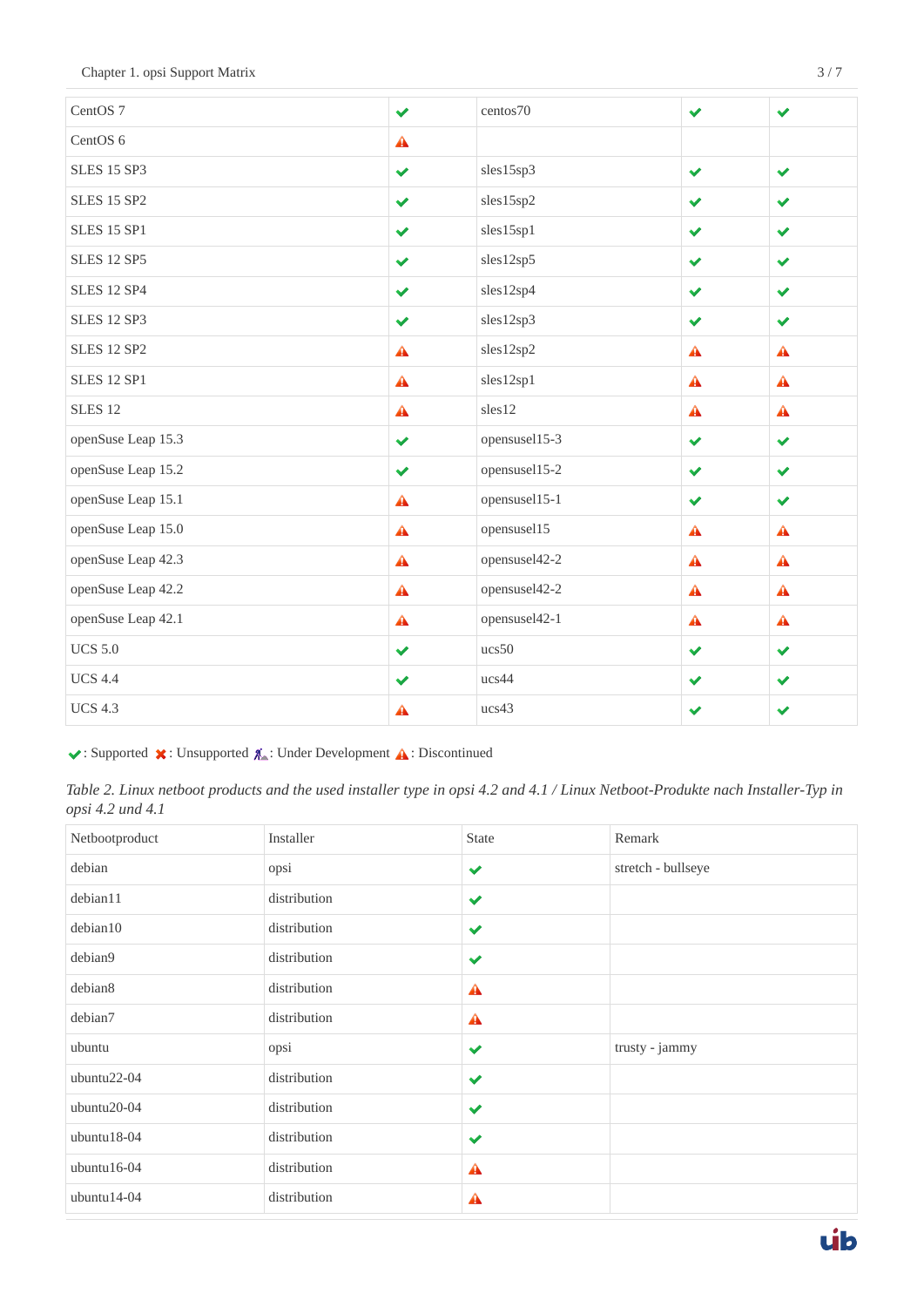| $mint20-3$    | distribution | $\checkmark$     |  |
|---------------|--------------|------------------|--|
| $mint20-2$    | distribution | ✔                |  |
| $mint20-1$    | distribution | ✔                |  |
| centos8       | distribution | ▲                |  |
| centos70      | distribution | $\pmb{\times}$   |  |
| redhat8       | distribution | ✔                |  |
| redhat70      | distribution | $\pmb{\times}$   |  |
| sles15sp3     | distribution | $\checkmark$     |  |
| sles15sp2     | distribution | ✔                |  |
| sles15sp1     | distribution | $\checkmark$     |  |
| sles12sp4     | distribution | ✔                |  |
| sles12sp3     | distribution | $\checkmark$     |  |
| sles12sp2     | distribution | $\blacktriangle$ |  |
| sles12sp1     | distribution | $\blacktriangle$ |  |
| sles12        | distribution | $\blacktriangle$ |  |
| opensusel15-3 | distribution | $\checkmark$     |  |
| opensusel15-2 | distribution | $\triangle$      |  |
| opensusel15-1 | distribution | $\blacktriangle$ |  |
| opensusel15   | distribution | $\blacktriangle$ |  |
| opensusel42-3 | distribution | $\blacktriangle$ |  |
| opensusel42-2 | distribution | $\blacktriangle$ |  |
| opensusel42-1 | distribution | $\triangle$      |  |
| ucs50         | distribution | $\checkmark$     |  |
| ucs44         | distribution | $\checkmark$     |  |
| ucs43         | distribution | ▲                |  |

## <span id="page-5-0"></span>**1.4. Netboot products with UEFI support**

#### *Table 3. opsi-clonezilla*

| Netboot product | Opsi 4.2 / 4.1 | Remark |
|-----------------|----------------|--------|
| opsi-clonezilla |                |        |

#### *Table 4. Standard Windows*

| Netboot product | Opsi 4.2 / 4.1 | Remark |
|-----------------|----------------|--------|
| Server 2022     |                |        |
| Server 2019     |                |        |
| Server 2016     |                |        |
| win11 $64$ Bit  |                |        |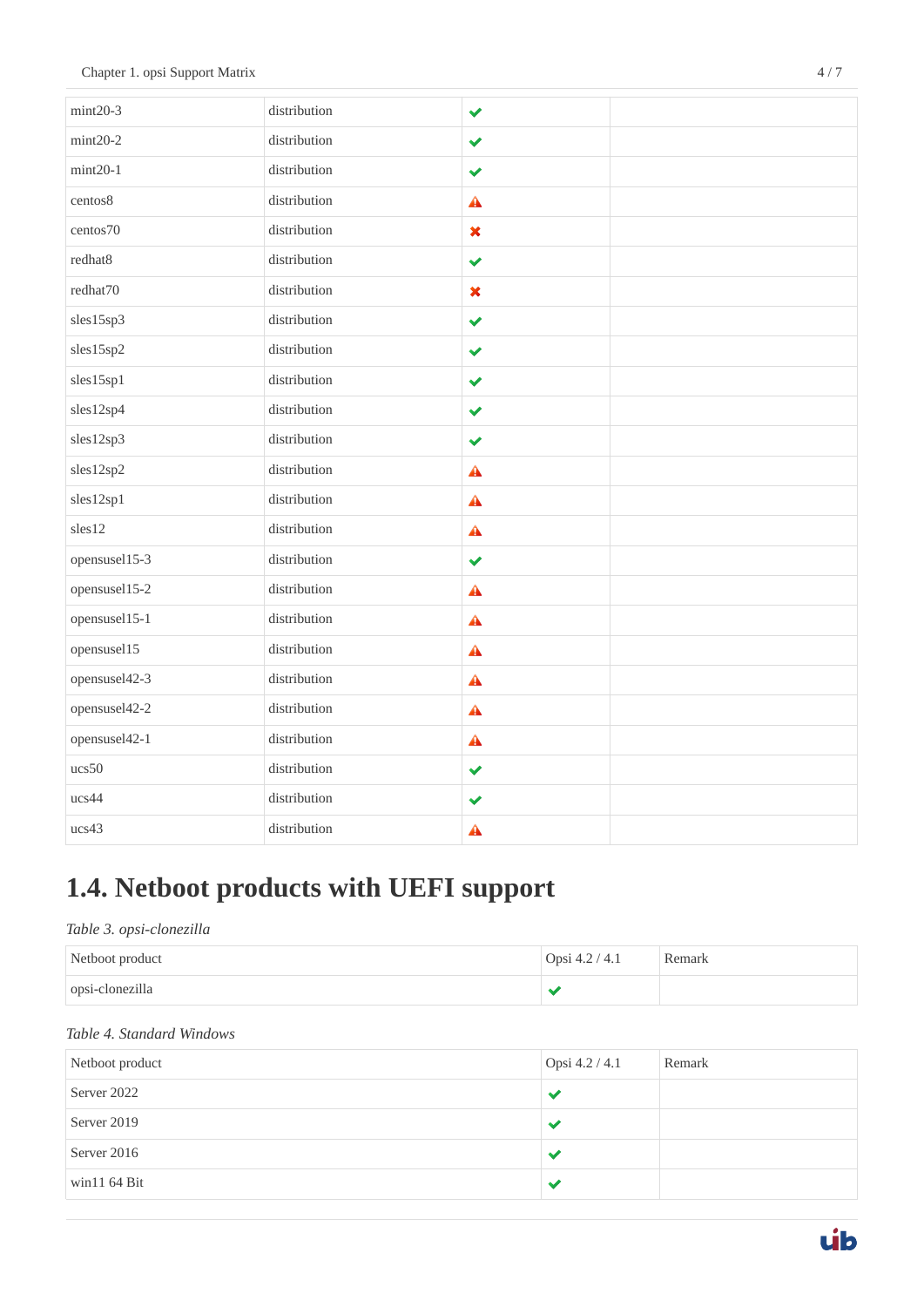| win10 $64$ Bit     | $\checkmark$              |  |
|--------------------|---------------------------|--|
| win10 32 Bit       | $\boldsymbol{\mathsf{x}}$ |  |
| Server 2012 R12    | $\checkmark$              |  |
| win8.1 64 Bit      | $\checkmark$              |  |
| win8.1 32 Bit      | $\boldsymbol{\mathsf{x}}$ |  |
| Server 2012        | $\checkmark$              |  |
| win7 64 Bit        | $\checkmark$              |  |
| win7 32 Bit        | $\boldsymbol{\mathsf{x}}$ |  |
| Server 2008 R2     | $\checkmark$              |  |
| winvista 32 Bit    | $\boldsymbol{\mathsf{x}}$ |  |
| winvista 64 Bit    | $\blacktriangle$          |  |
| Server 2008 64 Bit | $\blacktriangle$          |  |
| winxp              | $\boldsymbol{\mathsf{x}}$ |  |

#### $\blacktriangleright$ : Supported  $\blacktriangleright$ : Unsupported  $\mathcal{R}_\blacktriangleright$ : Under Development  $\blacktriangle$ : Discontinued

#### *Table 5. Linux*

| Netboot product         | Opsi 4.2 / 4.1       | Remark                      |
|-------------------------|----------------------|-----------------------------|
| ubuntu                  | $\checkmark$         |                             |
| ubuntu22-04             | $\blacktriangledown$ |                             |
| ubuntu20-04             | $\checkmark$         |                             |
| ubuntu18-04             | $\checkmark$         |                             |
| $ubuntu16-04$           | $\blacktriangledown$ | since ubuntu16-04_4.0.7.2-1 |
| ubuntu14-04             | $\pmb{\times}$       |                             |
| $mint20-3$              | $\checkmark$         |                             |
| $mint20-2$              | $\checkmark$         |                             |
| $min20-1$               | $\checkmark$         |                             |
| debian                  | $\checkmark$         |                             |
| debian11                | $\checkmark$         |                             |
| debian10                | $\blacktriangledown$ |                             |
| debian9                 | $\checkmark$         |                             |
| debian8                 | $\triangle$          | since debian8_4.0.7.2-1     |
| debian7                 | $\triangle$          |                             |
| centos8                 | $\mathbf{A}$         |                             |
| $\text{alma}\textbf{8}$ | $\blacktriangledown$ |                             |
| rocky9                  | $\checkmark$         |                             |
| centos70                | $\chi$               |                             |
| redhat8                 | $\lambda$            |                             |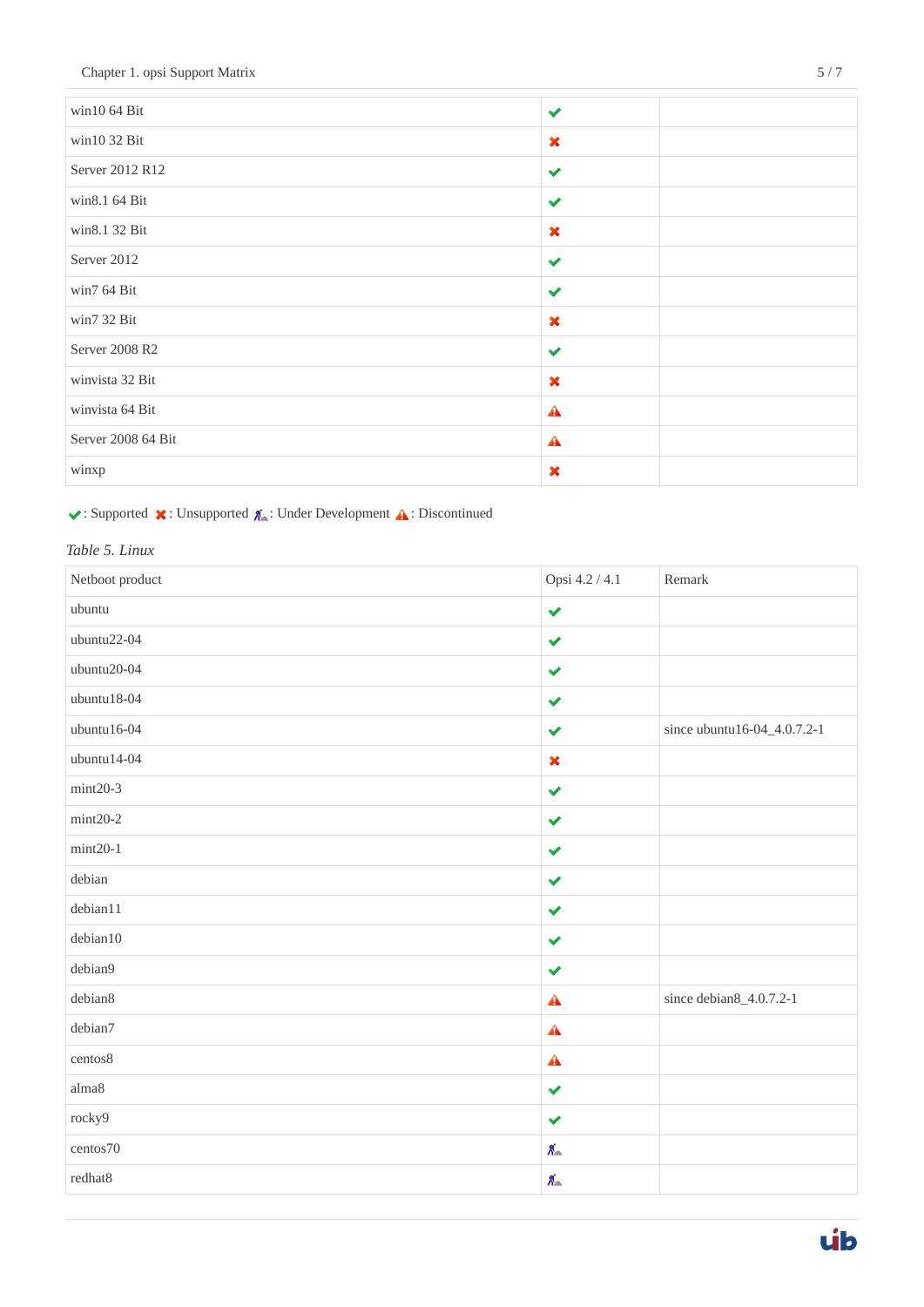| redhat70      | $\chi_{\rm m}$       |
|---------------|----------------------|
| opensuse115-3 | $\blacktriangledown$ |
| opensuse115-2 | $\blacktriangledown$ |
| opensuse115-1 | $\triangle$          |
| opensusel15   | $\mathbf{A}$         |
| opensusel42-3 | $\mathbf{A}$         |
| opensusel42-2 | $\blacktriangle$     |
| opensusel42-1 | $\mathbf{A}$         |
| sles15sp3     | 瓜                    |
| sles15sp2     | $\chi$               |
| sles15sp1     | $\chi$               |
| sles15sp2     | $\chi$               |
| sles12sp4     | $\chi_{-}$           |
| sles12sp3     | 瓜                    |
| sles12sp2     | $\mathbf{A}$         |
| sles12sp1     | $\blacktriangle$     |
| sles12        | $\triangle$          |

 $\blacktriangleright$ : Supported  $\blacktriangleright$ : Unsupported  $\mathcal{R}_\blacktriangle$ : Under Development  $\blacktriangle$ : Discontinued

#### *Table 6. opsi-local-image*

| Netboot product                | opsi 4.1 / 4.2       | Remark |
|--------------------------------|----------------------|--------|
| opsi-local-image-prepare       | $\checkmark$         |        |
| opsi-local-image-backup        | $\checkmark$         |        |
| opsi-local-image-restore       | $\checkmark$         |        |
| opsi-local-image-wim-capture   | $\checkmark$         |        |
| opsi-local-image-win*          | ✔                    |        |
| opsi-local-image-ubuntu        | $\blacktriangledown$ |        |
| opsi-local-image-opensuse13-2  | A                    |        |
| opsi-local-image-opensusel42-2 | 瓜                    |        |
| opsi-vhd-win10-x64             | $\checkmark$         |        |

 $\blacktriangleright$ : Supported  $\blacktriangleright$ : Unsupported  $\mathcal{A}$ : Under Development  $\blacktriangle$ : Discontinued

## <span id="page-7-0"></span>**1.5. Netboot products with UEFI Secure Boot support**

#### *Table 7. Windows*

| Netboot product | Opsi 4.2 |
|-----------------|----------|
| Server 2022     |          |
| Server 2019     |          |